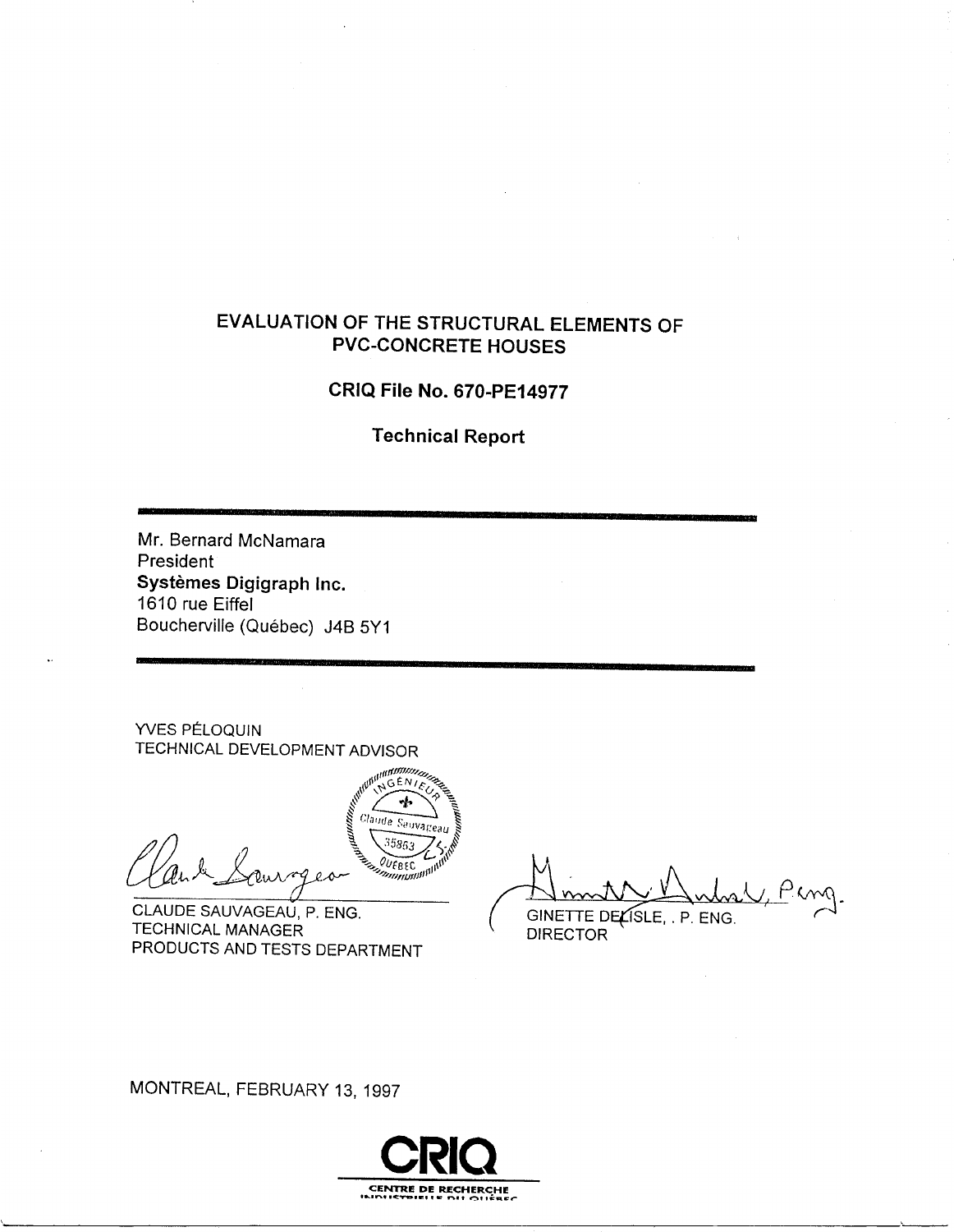The tests were conducted between January 10, 1996 and January 27, 1997. The PVC samples were received at the CRIQ on January 16, 1996. The following persons were involved in the project:

- Claude Sauvageau, P. Eng.,
- Michel Poulin, Tech.,
- Sylvain Benjamin, Tech.,
- Daniel Carrier, Tech.

This report shall not be reproduced without the written approval of the Centre de recherche industrielle du Québec (CRIQ), except in full by the client identified on the front page.

Total number of pages: 73 including 56 pages in appendix.

The results presented in this report refer only to the products described in this report.

The equiprrient and instrumentation used during this test were verified and/or calibrated. The calibration certificates are retraceable to the National Research Council of Canada (NRC) and/or to the American National Institute of Standards and Technology (NIST) standards and can be provided on request.

**CRIQ is registered ISO 9001:1987, certificate no. 167-0075-18. The tests department is also accredited by the National Council of Canada, certificate no. 138.**

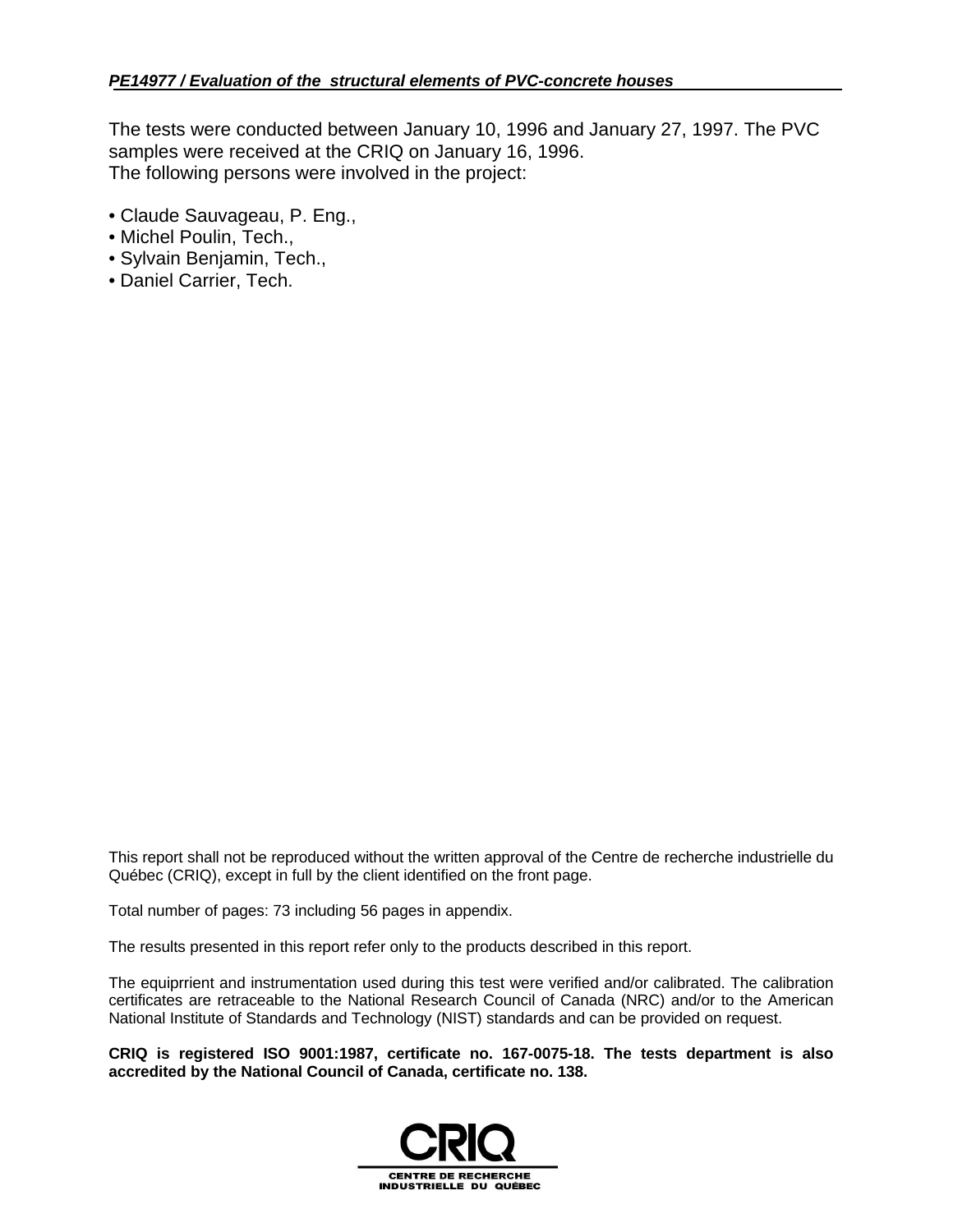## **TABLE OF CONTENTS**

| 1.0  |                                                       |  |
|------|-------------------------------------------------------|--|
| 2.0  |                                                       |  |
| 3.0  |                                                       |  |
| 4.0  |                                                       |  |
| 5.0  | MEASUREMENT OF PERMANENT DEFORMATIONS OBTAINED ON THE |  |
| 6.0  |                                                       |  |
| 7.0  |                                                       |  |
| 8.0  |                                                       |  |
| 9.0  |                                                       |  |
| 10.0 |                                                       |  |
|      |                                                       |  |
| 12.0 |                                                       |  |
|      |                                                       |  |

## **LIST OF APPENDICES**

- APPENDIX A : Strength analyses
- APPENDlX B : Tests on concrete samples
- APPENDIX C : Flame propagation tests on PVC Iining
- APPENDIX D : Seepage and air infiltration tests
- APPENDIX E : Freeze / thaw cycles and shear tests

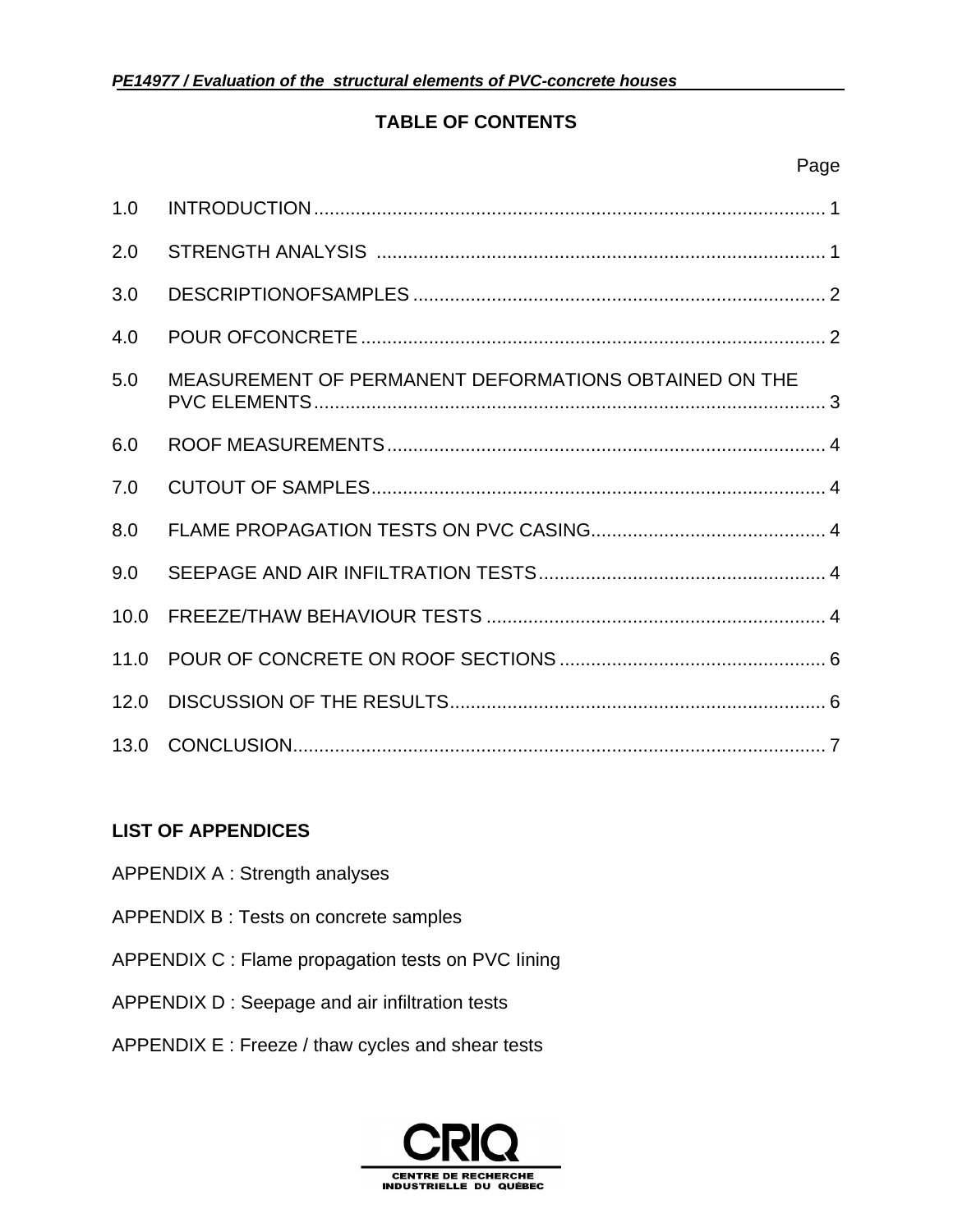#### **1. INTRODUCTION**

At the request of Systèmes Digigraph Inc., tests were conducted to check various characteristics of the structural elements used in PVC and concrete houses. The work was carried out in the following stages:

- $\triangleright$  strength analyses of the concrete;
- $\triangleright$  concrete and form behaviour tests during pour;
- $\triangleright$  flame propagation tests on the PVC casing;
- $\triangleright$  seepage and air infiltration tests;
- $\triangleright$  behaviour tests during freeze / thaw cycles.

The flame propagation as well as seepage and air infiltration tests were conducted per the Canadian Construction Materials Centre (CCMC) technical manual, number 13126 (revised on 1994/03/01) for plastic housing systems.

#### **2. STRENGTH ANALYSIS**

Canadian structural standards and some requirements for Mexico, notably earthquakes and hurricanes, were factored into the test on the mechanical strength of the concrete roof and walls.

Mr. Claude Bellier, an engineer and consultant, conducted the strength analysis of the concrete, the results of which are reported in appendix A. They assume that the concrete alone carries the loads. The PVC profiles are only considered as forms, thus increasing the overall safety factor. The following loads were taken into consideration for houses in Mexico :

- $\triangleright$  Concrete and roofing selfweight;
- $\geq$  10 lb per sq. ft of rain (0.48 kPa);
- $\geqslant$  0.2 W factor earthquake;
- $\geq$  250 km/h winds.

A 0.2 W factor implies that 20% of the total weight of the structure is considered as a shear load due to the horizontal movements caused by an earthquake measuring about 7 or 8 on the Richter scale.

The following loads were factored into houses to be built in Montreal:

- $\triangleright$  Concrete and roofing selfweight;
- $\geq$  45 lb per sq.ft of snow (2.15 kPa).

The results indicate that the components are strong enough for these loads, the concrete alone can carry the indicated loads on one- or two-story houses. Different size wooden or steel beams can be used on the roof depending on the load conditions (Mexico and Montreal). The possible choices are listed in Annex A.

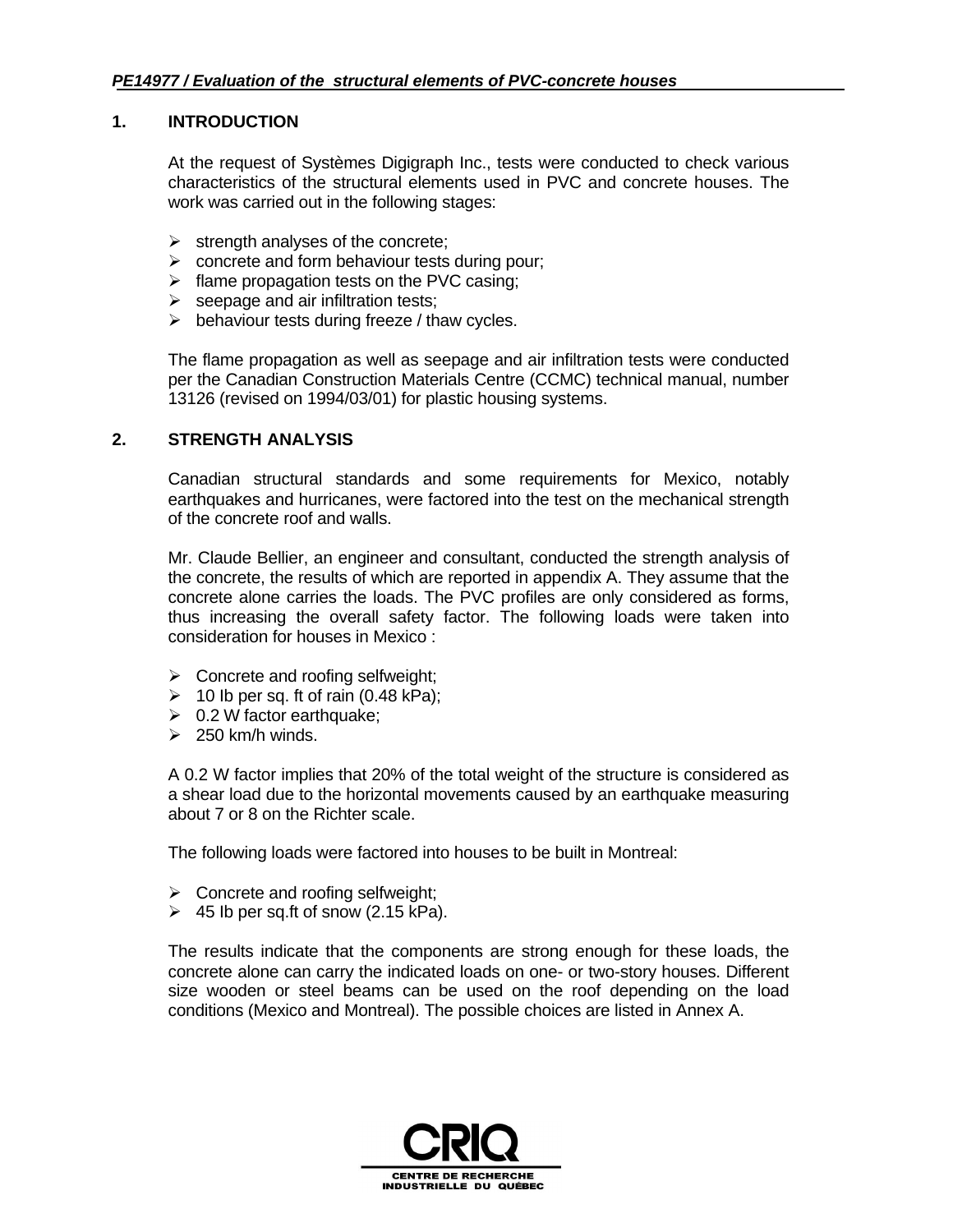Standard or lightweight concrete may be used. Standard concrete must have a minimum strength of 20 MPa; and, at 28 days, ISO-Mix type lightweight concrete must have a minimum strength of:

- 4 MPa for the walls:
- 6 MPa for roof slabs (weather conditions in Mexico);
- 10 MPa for roof slabs (weather conditions in Montreal).

A steel armour is required only in the following areas :

- Roof beams fastened to the waff by  $\frac{1}{2}$ inch diameter bolts (M12).
- Lintel above the openings, a 15 M rod sunk in the concrete below the lintel and extending 600 mm on each side of the opening.

#### **3. DESCRIPTION OF THE SAMPLES**

The PVC profiles (lot number E005069) required for the installation was delivered to the CRIQ on January 16, 1996 and were used to complete various sections of the wall and roof. With the exception of one 2-mm tongue, the nominal thickness of the PVC profiles was 3 mm. Three types of concrete were used in the pour; the sections obtained are listed in table 1.

As planned, the roof sections were installed during actual construction with supports 1 m apart centre to centre, each with a nominal width of 100 mm and with a roof pitch of 1 in 5. The gap between the bottom of the roof and the centre of the first support measured 0.5 m. The completed roof and wall sections are shown in Photos 1 and 2 respectively.

## **4. POUR OF CONCRETE**

The various completed sections were installed in a room at 40 °C and the concrete was poured on January 30, 1996 under the same conditions. All the elements were left at 40 °C for six days until February 5, 1996 and then left at room temperature in the laboratory. Three types of concrete were used: aerated (contains a high percentage of air); standard 30 MPa concrete and Iso-Mix concrete with beadwall.

Journeaux, Bédard et Ass. Inc. collected samples of concrete to check the characteristics of the concrete used. Standard test procedure dictates that the samples be stored in a water bath. In order to replicate actual operating conditions in which the concrete would not be sprayed with water, the samples were left in the same conditions under which the roof and wall sections were kept (see preceding paragraph). The results of the tests conducted during the pour, at 7 and 28 days of hardening are in appendix B. This appendix also includes the various properties measured and an evaluation of the quantity of solid components in the lso-Mix concrete.

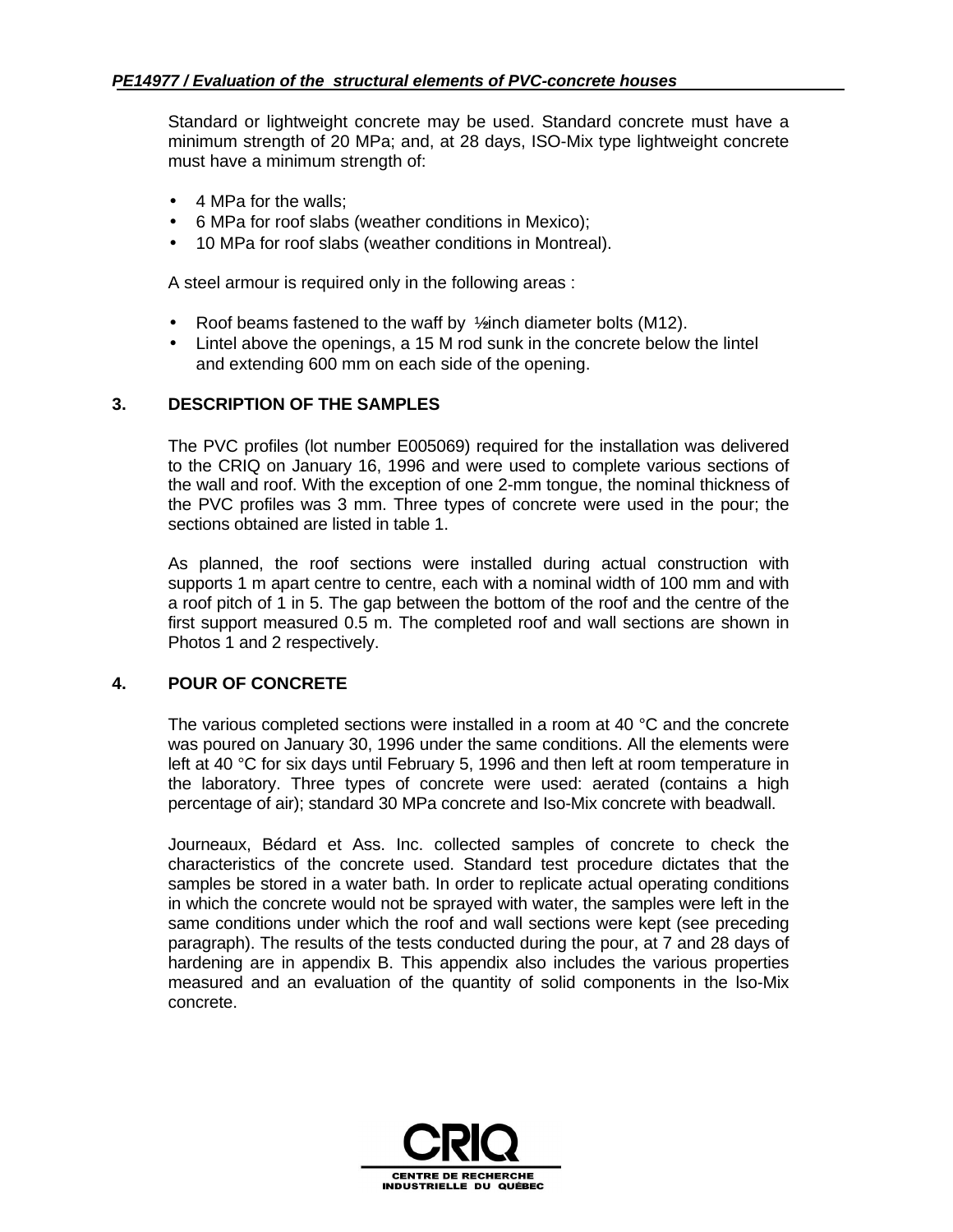The concrete was pumped into the pockets through a hose measuring 2 inches in diameter, a wider one would not have been suitable. During the pour, it was discovered that the pump used could not function properly with the aerated concrete. Due to the high percentage of air in this type of concrete, some problems may arise if a pump with a small diameter is used. Aerated concrete would thus not be suitable for this type of application because it cannot be pumped easily.

There were some problems getting standard concrete to flow properly along the entire length of the roof sections. The use of a vibrator on the outer wall did not aid the flow; however, when one was inserted into the pockets, the concrete flowed easily.

The lso-Mix concrete was easy to pump and flowed easily inside the roof without the use of a vibrator.

In the case of the walls, the concrete was poured along the entire height of the extrusions in a short time span in order to check maximum deformation. Normal pour could be carried out half-way or a third of the way up the height so as to reduce deformations.

The PVC construction form did not shatter or break during the pour.

## **5. MEASUREMENT OF PERMANENT DEFORMATIONS ON THE PVC ELEMENTS**

On February 2, 1996, three days after the pour, several measurements were taken to determine the permanent deformations caused by the weight and pressure of the concrete on the PVC elements. The concrete would have hardened sufficiently after this period and thus could no longer have deformations. The walls are made of 0.1-m wide tongues. The central lift of these tongues was measured at various positions and on both the L-shaped side and that formed by the flat elements. The results are shown in tables II to VIII. Tongue no. 1 is located on the edge of the wall and the others follow consecutively in the direction of the centre. These measurements were taken with a caliper model 500118, serial number 44.

Due to higher pressure, the lower the part of the wall from which the measurements are taken from, the higher the deformation. However, a support installed close to the bottom diminishes the deformation. The deformation on the flat elements are bigger than those on the sides formed by the Ls.

The deformations obtained do not cause any mechanical problems. Lightweight concrete such as lso-Mix reduces the visibility of these deformations. It is also possible to pour the concrete only half- or a third of the way up the height of the walls each tirne to reduce the pressure on the PVC profiles, thus reducing deformations.

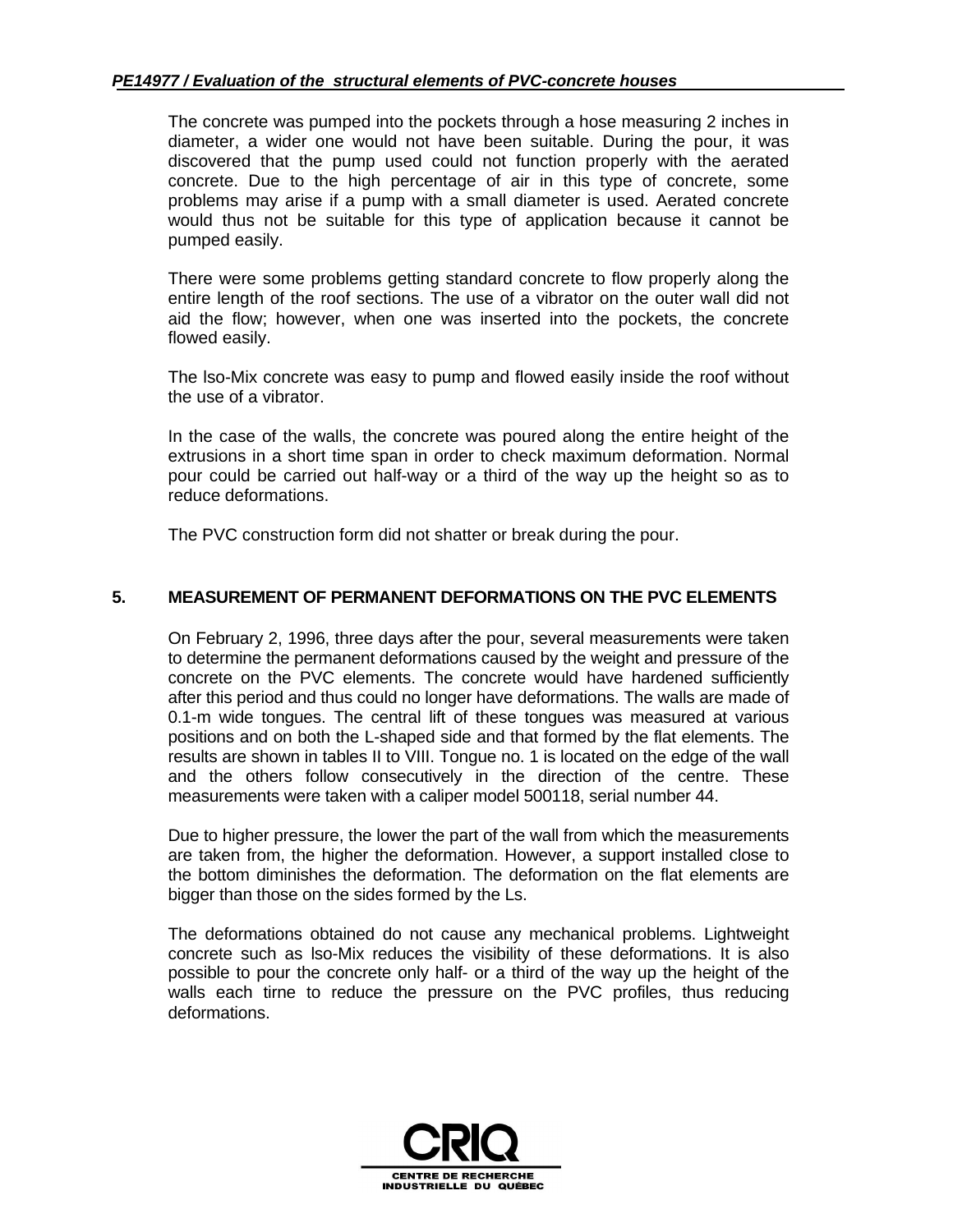#### 6. **MEASUREIVIENTS ON THE ROOF**

No measurable deformations were found between the supports, 1 m apart, for both standard and beadwall concrete. A very slight deformation was obtained at the lower free end which stretches 0.5 m beyond the last support. The values measured are indicated in table IX. In the case of the aerated and standard concrete samples, it must be pointed out that the concrete did not flow to this free end so the valued obtained could have been higher. lso-Mix concrete flowed to the end causing only a weak deflection.

## **7. CUTOUT OF SAMPLES**

Sections of the roof were cut out to check whether the pockets were filled with concrete. In the case of standard concrete, only the first 0.7 m were filled, the rest were empty. With lso-Mix concrete, approximately 2.7 m of the upper part and 0.2 m of the bottom of the cavities were filled. However, for about 1.5 m close to the bottom, on!y half of the cavity was full.

This point was verified and corrected during a second pour of concrete. You will find the results in section 11.0 of this report.

## **8. FLAME PROPAGATION TESTS ON PVC CASING**

These tests were conducted by Les Services d'Essais Inchcape NA Ltd., a laboratory certified by the Standards Council of Canada to conduct this type of testing. The results obtained are in appendix C. The flame propagation index obtained meets the flame-spread rating requirements ofthe CCMC.

## **9. SEEPAGE AND AIR INFILTRATION TESTS**

Air-lns Inc. conducted these tests on two walls measuring 1.3 m in width and 2.4 m in height. The wall were listed as sample nos. E005069-05 and E005069-06 and were filled with standard 30 MPa concrete and lso-Mix concrete respectively. Air-lns Inc. is certified by the Standards Council of Canada to perform these kinds of tests. The results obtained are detailed in Appendix D. Both samples tested meet CCMC performance requirements.

## **10. FREEZE/THAW BEHAVIOUR TESTS**

Tests were conducted to check the behaviour of PVC and concrete samples during freeze/thaw cycles. The samples consisted of standard and lso-Mix concrete numbered E005069-07 through E005069-15.

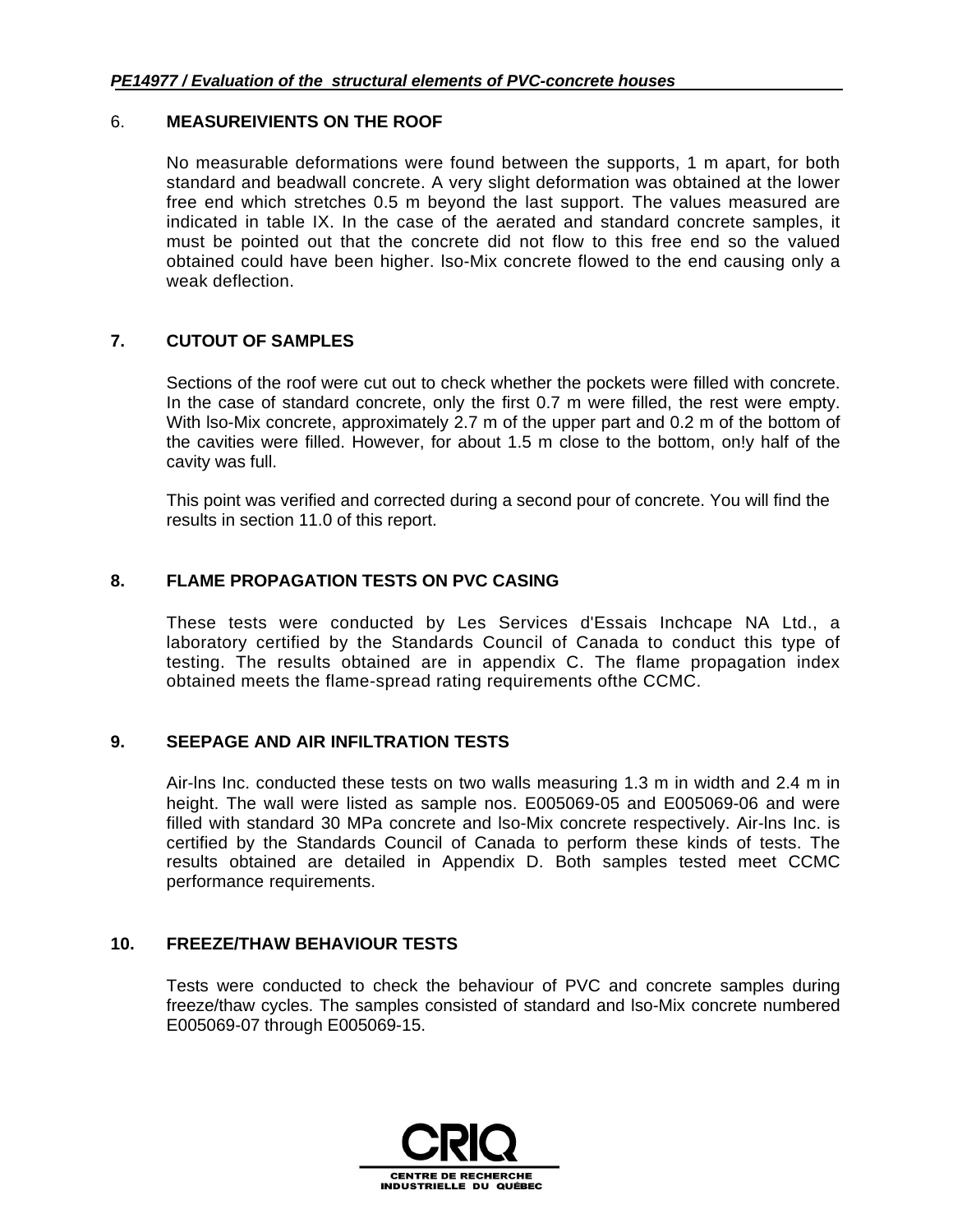A Tenney model TR40, n/s 8290, conditioning chamber with an interior capacity of 1 m<sup>3</sup> was used. A thermocouple was installed on one of the samples to measure surface temperature . The temperature was measured with a Fluke model 52, n/s 6351132 reader.

In the beginning, we had planned to set the temperatures at -20  $\degree$  and +40  $\degree$ C; however, an initial test at -20 °C showed that, even after three hours of conditioning, the surface temperature would not stabilize at the chamber's predetermined setting. The thermal inertia of concrete explains why it takes such a long time for stabilization to occur. In order to ensure that expected surface temperatures are reached, the predetermined settings in the chamber were changed to -25 ° and +45 °C. The temperature remained constant for four hours at each of these settings and moving from one extreme to the other required only about 30 minutes. Therefore, each conditioning cycle lasted nine hours. With these parameters, we were able to reach the expected values (-20  $^0$  and +40  $^{\circ}$ C) on the surface after about three hours of conditioning and -22 ° and +42 °C after four hours.

A total of 21 9-hour conditioning cycles were conducted. The chart of the temperatures reached in the chamber for one day of conditioning appears in appendix E. During the conditioning, visual checks were carried out on the samples. At low temperatures, there were no deformations or detachments between the concrete and the PVC, nor were there any detachments between the ribbed PVC surfaces and the concrete at high temperatures; however, a slight detachment, less than  $\frac{1}{2}$  mm, occurred between the unribbed PVC surfaces and the concrete. This deformation is negligible and will not occur in reality because the unribbed PVC surfaces are middle walls between the concrete cavities.

Once the conditioning tests were completed, a mechanical test was conducted to check the shear force between the PVC and the concrete. The ends of the sampies were cut to into flat surfaces and, in the end, the samples measured 250 mm (10 in) in length. A compressive force was applied at the four corners by pressing one end on only the concrete surface and the other solely on the PVC surface. The compressive load was gradually increased until slippage occurred making it possible to evaluate the maximum shear between the PVC and concrete surfaces. The following equipment was used for the tests:

- ♦ a vertical frame with a 10-metric-ton hydraulic actuator;
- ♦ a 661.21 A-03, n/s 3160 charge cell;
- ♦ an Instron model 8500 test set, 0.02 in/sec. movement control.

The load curves obtained for each sample will be found in appendix E and the maximum loads obtained for each sample are indicated on table X. The average value of the load obtained before slippage is 4248 N (955 Ib) for 30 MPa concrete and 3019 N (679 Ib) for lso-Mix concrete. During sfippage, the load obtained drops to 4031 N (906 lb) for 30 MPa concrete and to 2261 N (508 Ib) for lso-Mix concrete.

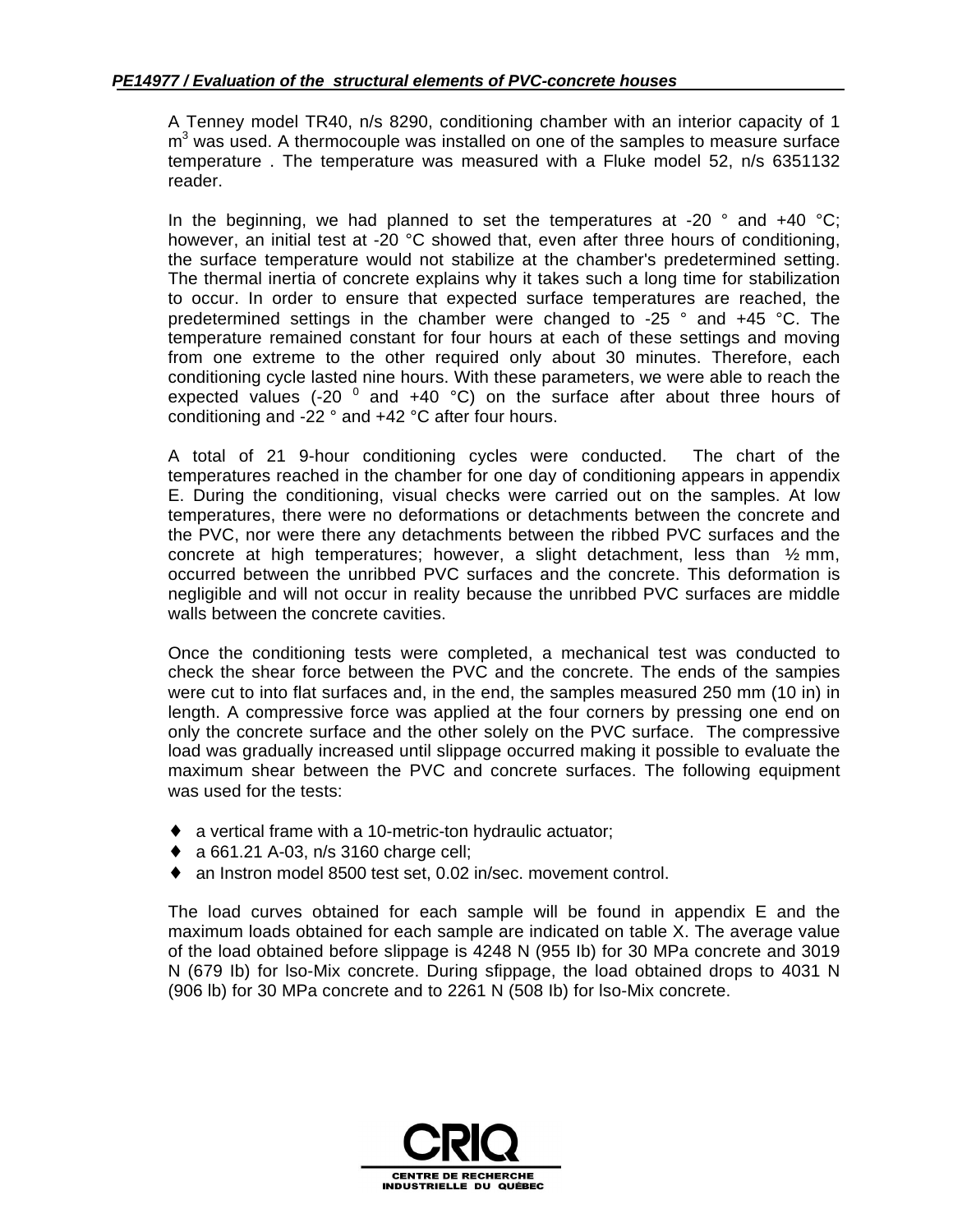The force obtained during slippage is lower for lso-Mix concrete than that obtained for standard 30 MPa concrete. These differences do not influence the strength of the entire structure since only the concrete counts in the mechanical strength analyses. These differences would come into play if the composite strength of the concrete and the PVC were to be taken into consideration at a later date.

The values of the shear load indicate that a composite concrete-plastic effect was obtained. Plastic increases the safety factor obtained in the strength analyses which consider only the concrete as a structural part.

#### **11. POUR OF CONCRETE ON ROOF SECTIONS**

On October 3, 1996, concrete was poured onto four roof sections for a second time to ensure that all air pockets obtained in the first tests could be eliminated. Système Digigraph Inc. carried out this job with lso-Mix concrete provided by the company Francon Lafarge. Mr. Claude Sauvageau of the CRIQ was present while the job was being done.

A concrete pump with a hose attached to an injector made up of a plastic tube with an inside diameter of 2 inches (50 mm) was used during the pour. The injector could be inserted approximately 6 feet deep into the roofsections.

On October 23, 1996, the hardened roof sections were cut up to check if the concrete had flowed down the entire length. All the sections, except a few small pockets along the length and in upper parts of the cavities, were filled with concrete. The largest pocket was 2.5 in. wide, 0.5 in. thick and 5 in. long. These pockets were only found on one of the four cavities in the prototype roof.

#### **12. DISCUSSION OF THE RESULTS**

The mechanical strength analyses show that standard or lightweight concrete such as lso-Mix may be used. The thickness of the walls and roofs provides sufficient strength for conditions in Mexico and in Montreal.

There were no signs of breakage or splitting while the concrete was being put into the PVC forms. Some deformations were found in each strip of the wall. The use of lightweight concrete such as lso-Mix would reduce the permanent deformations found in the wall. These deformations are limited when 3-mm thick extrusions are used for the walls. The deformations obtained with 2-mm thick extrusions are more serious but do not cause any mechanical problems.

They were significantly less air pockets on the roof because an injector was used to pour. Those found were small and located only on one of the four sections - they have no impact on the strength obtained. These results were obtained with lso-Mix concrete.

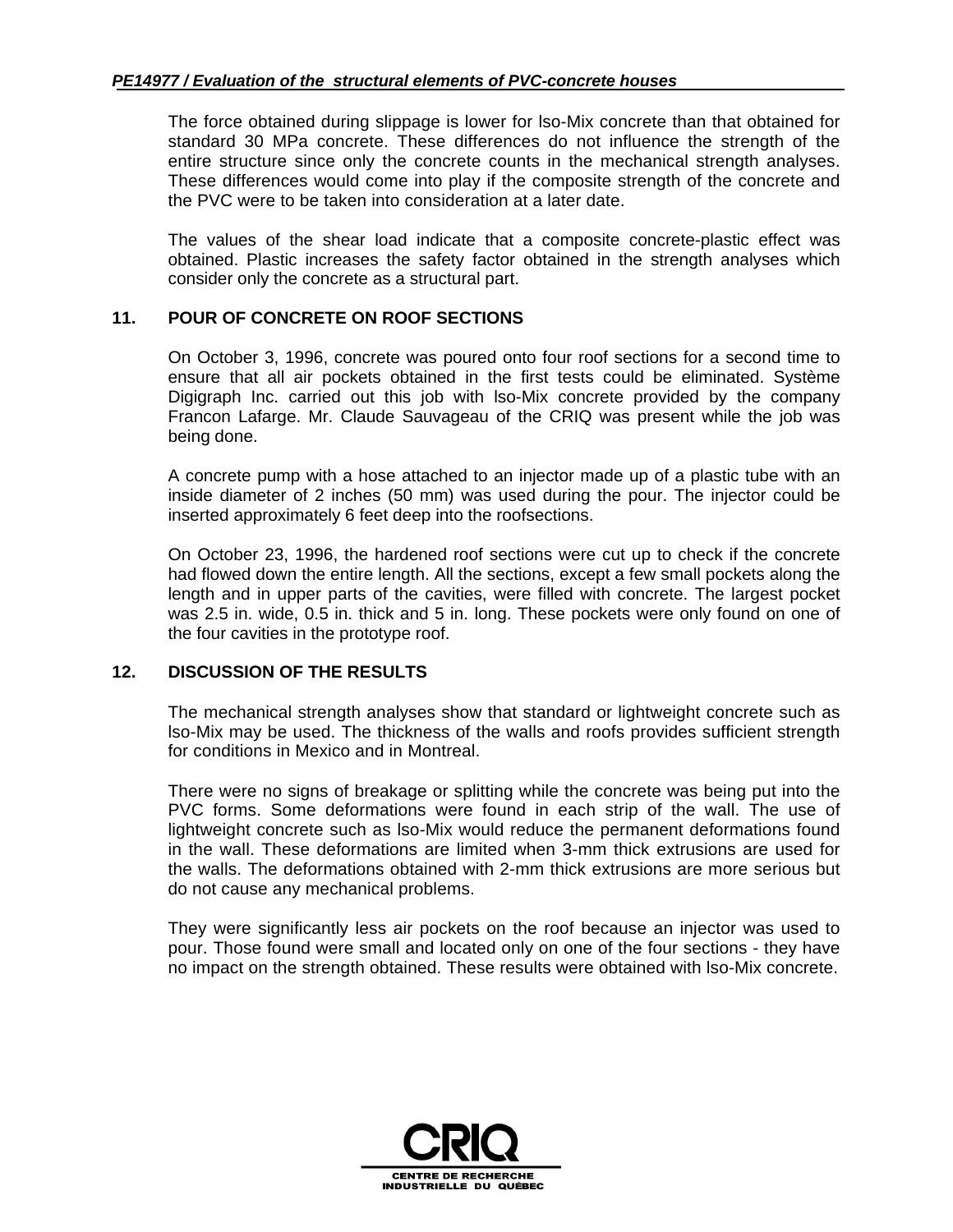Table XI features a comparison between the results of the flame behaviour, seepage and air infiltration tests and the CCMC requirements. You will notice that the requirements mentioned have been met.

#### **13. CONCLUSION**

The work conducted made it possible to verify whether the behaviour of PVC and concrete one- or two-story houses would adequately meet Canadian weather conditions and some specific requirements for Latin America. All the analyses are in appendix A and the main results in section 2. They were all conducted in accordance with the National Building Code of Canada. For Latin America, loads caused by violent winds (250 km/h) and earthquakes (0.2 W factor) were taken into consideration. The earthquake factor is equal to approximately 7 or 8 on the Richter scale.

The walls react well during pour and the roof sections fill property when an injector was used.

Depending on the type of concrete used and the installation conditions, you may need to check the roof sections periodically to see whether they are fill properly, especially in areas where the snow load is a factor. In other areas, strength requirements are lower because roof loads are lighter.

The results ofthe tests show that CCMC (Canadian Construction Materials Centre) requirements with regard to fire behaviour, seepage and air infiltration have been met

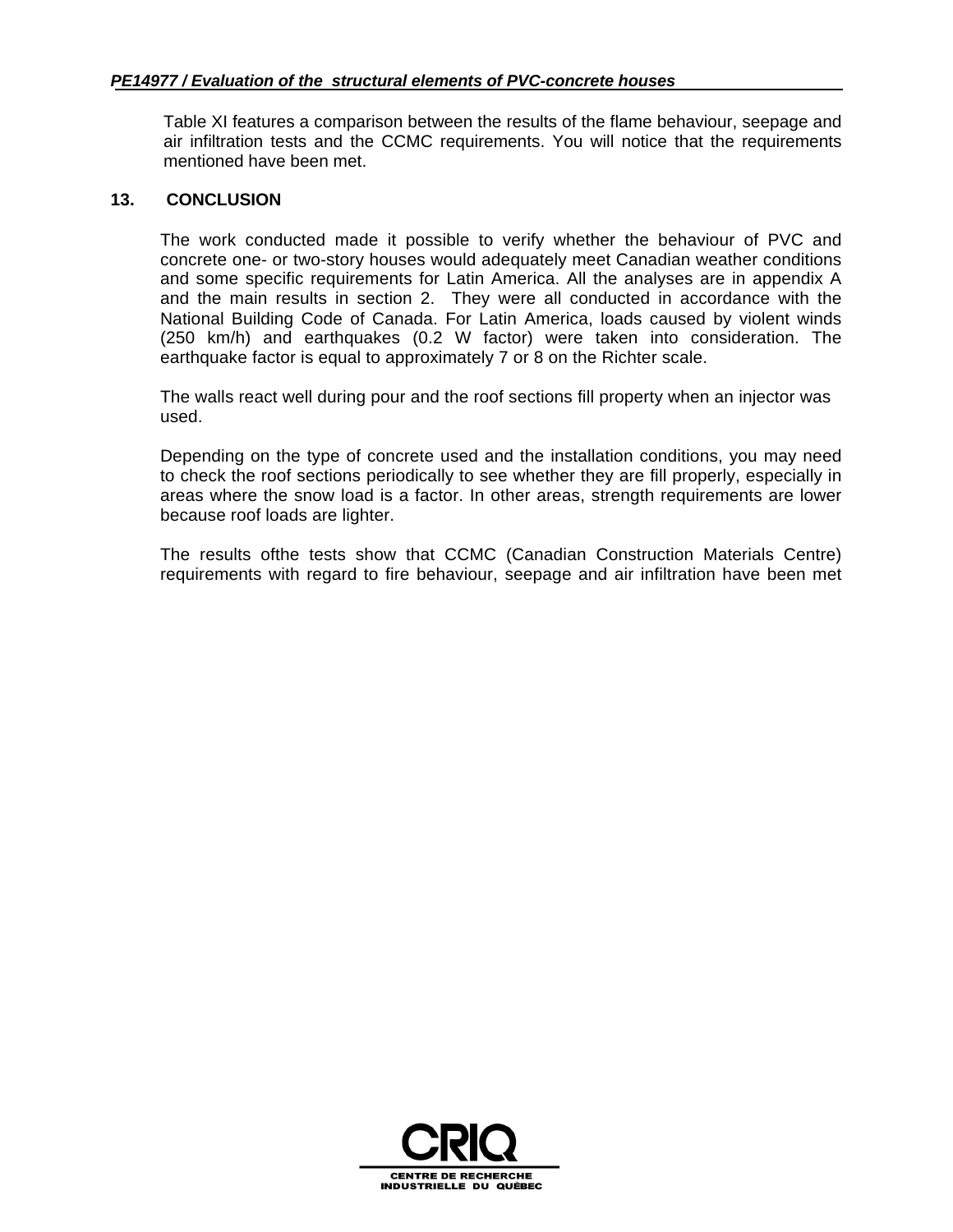| Sample no.       | <b>Sizes</b>                                                                 | <b>Type of concrete</b> |
|------------------|------------------------------------------------------------------------------|-------------------------|
| E005069-01       | Roof 0.4 $m \times 4.6$ m long                                               | Aerated                 |
| E005069-02       | Roof 0.4 $m \times 4.6$ m long                                               | 30 MPa                  |
| E005069-03       | Roof 0.4 m $\times$ 4.6 m long                                               | Iso-Mix                 |
| E005069-04       | Wall 0.8 x 3.6 m high                                                        | 30 MPa                  |
| E005069-05       | Wall 1.3 x 2.4 m high                                                        | 30 MPa                  |
| E005069-06       | Wall 1.3 x 2.4 m high                                                        | Iso-Mix                 |
| E005069-07 to 10 | $0.1 \times 0.1 \times 0.3$ m high                                           | 30 MPa                  |
| E005069-11 to15  | $0.1 \times 0.1 \times 0.3$ m high                                           | Iso-Mix                 |
| E005069-16       | Wall $0.1 \text{ m} \times 2.4 \text{ m}$ high with 2 mm thick<br>PVC tongue | 30 MPa                  |

**TABLE I Description of the wall and roof sections constructed**

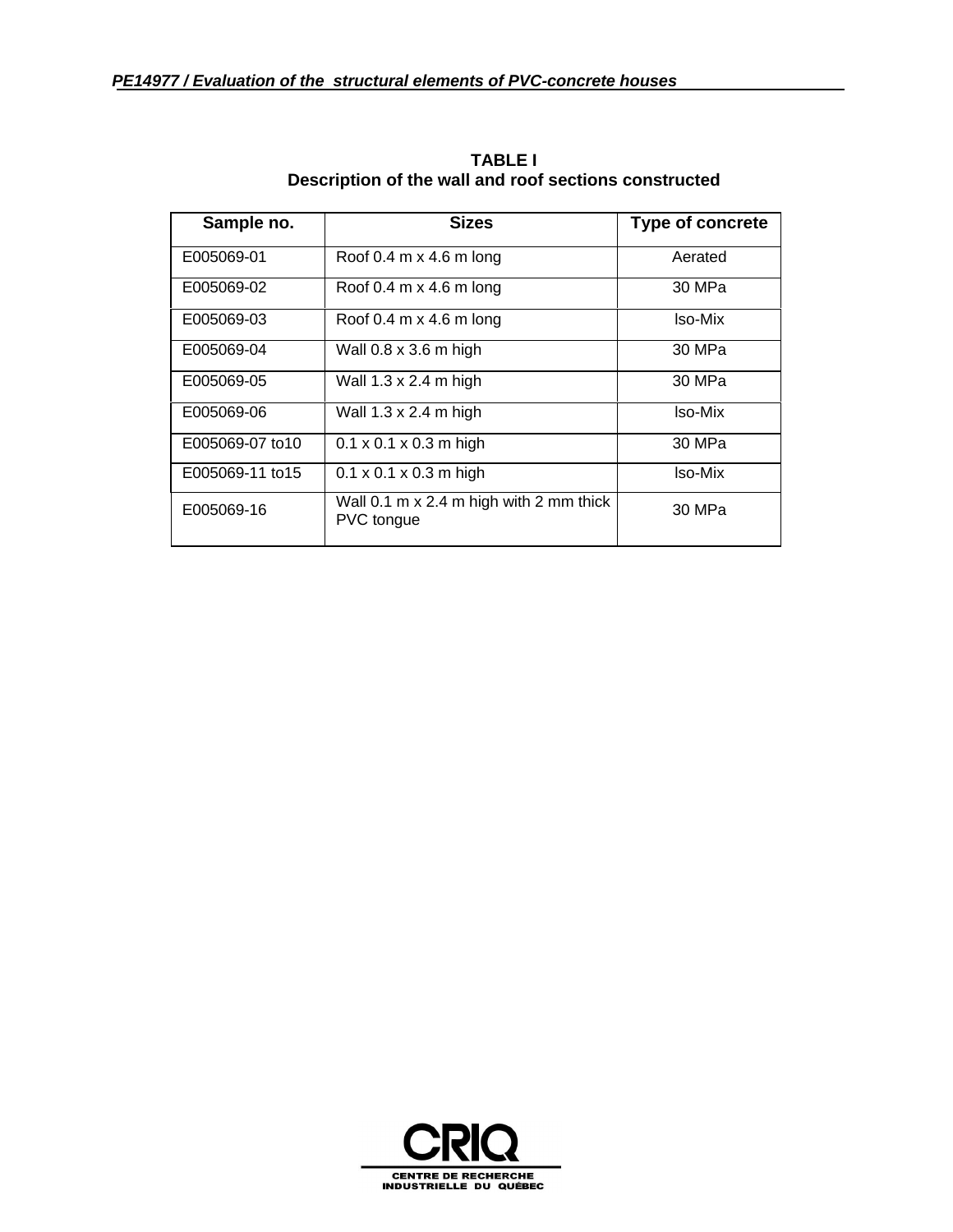| <b>Height from</b><br>bottom |       | Average in<br>inches (mm) |       |       |             |  |  |  |
|------------------------------|-------|---------------------------|-------|-------|-------------|--|--|--|
|                              |       | 4                         |       |       |             |  |  |  |
| 150 mm                       | 0.088 | 0.100                     | 0.075 | 0.057 | 0.080(2.0)  |  |  |  |
| 760 mm                       | 0.068 | 0.085                     | 0.076 | 0.080 | 0.077(1.96) |  |  |  |
| 1780 mm                      | 0.046 | 0.064                     | 0.046 | 0.053 | 0.052(1.3)  |  |  |  |

#### **TABLE II Deformation ofwalls in inches - sample E005069-04 3.6 m high 30 MPa concrete watl, L-side**

#### **TABLE III Deformation of walls in inches - sample E005069-05 2.4 m high 30 MPa concrete wall, L-side**

| <b>Height from</b><br>bottom |                       | Average in<br>inches (mm) |       |       |       |       |       |             |
|------------------------------|-----------------------|---------------------------|-------|-------|-------|-------|-------|-------------|
|                              | 5<br>3<br>6<br>2<br>4 |                           |       |       |       |       |       |             |
| 150 mm                       | 0.019                 | 0.028                     | 0.068 | 0.073 | 0.065 | 0.057 | 0.050 | 0.051(1.3)  |
| 610 mm                       | 0.038                 | 0.040                     | 0.055 | 0.057 | 0.069 | 0.066 | 0.057 | 0.055(1,4)  |
| 1 070 mm                     | 0.032                 | 0.030                     | 0.057 | 0.056 | 0.062 | 0.060 | 0.049 | 0.049(1.25) |

## **TABLE IV Deformation of walls m inches - sample E005069-06 2.4 m high lso-Mix concrete wall, L-side**

| <b>Height from</b><br>bottom |       | Average in<br>inches (mm) |       |       |       |       |       |            |
|------------------------------|-------|---------------------------|-------|-------|-------|-------|-------|------------|
|                              |       | 2                         | 3     | 4     | 5     | 6     |       |            |
| 150 mm                       | 0.038 | 0.036                     | 0.025 | 0.029 | 0.020 | 0.021 | 0.026 | 0.028(0.7) |
| 610 mm                       | 0.037 | 0.045                     | 0.022 | 0.027 | 0.026 | 0.026 | 0.028 | 0.030(0,8) |
| 1 070 mm                     | 0.028 | 0.052                     | 0.018 | 0.015 | 0.021 | 0.019 | 0.021 | 0.025(0.6) |

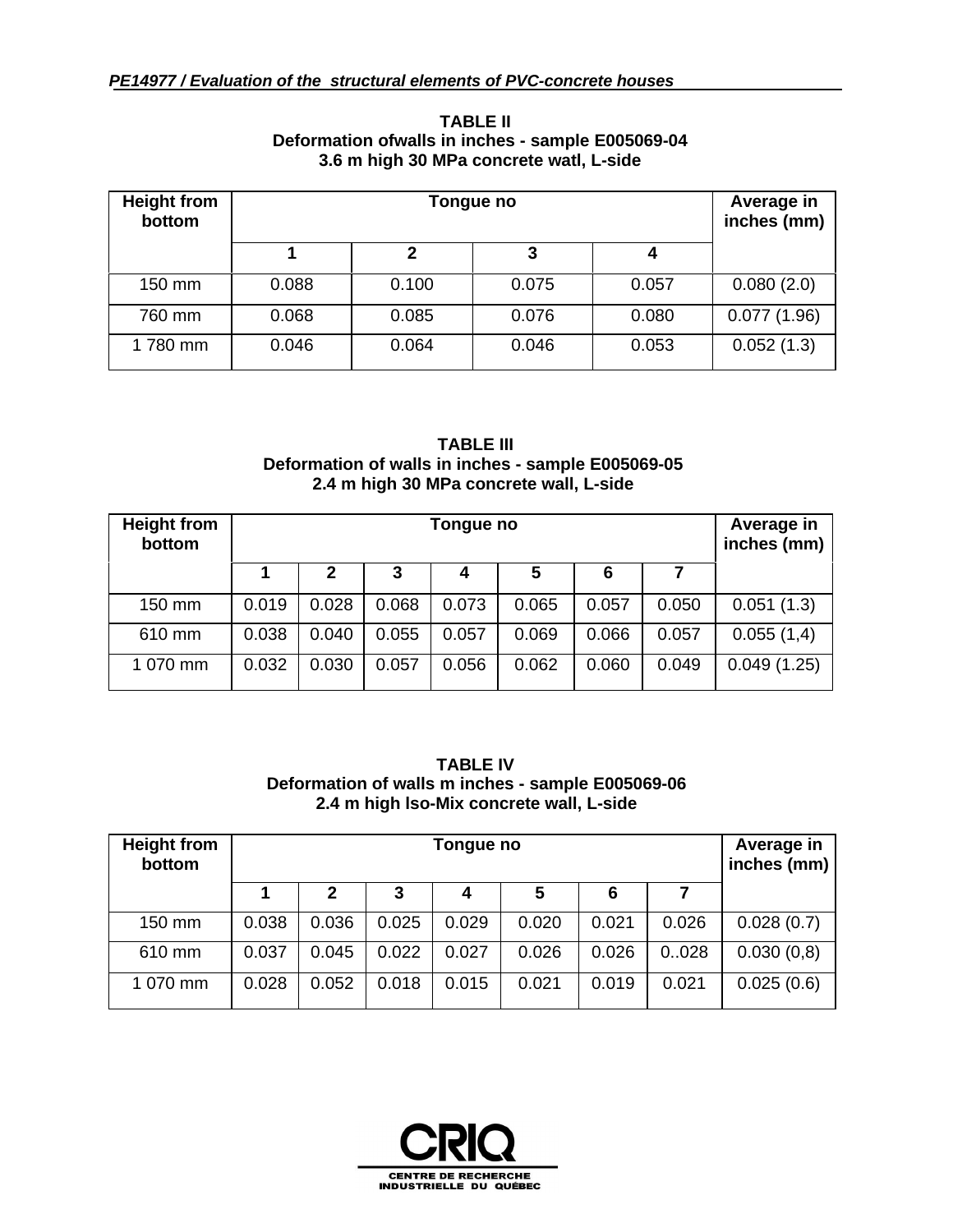| <b>Height from</b><br>bottom |       | Average in<br>inches (mm) |       |       |            |  |  |  |
|------------------------------|-------|---------------------------|-------|-------|------------|--|--|--|
|                              |       | 2                         |       |       |            |  |  |  |
| 150mm                        | 0.116 | 0.126                     | 0.149 | 0.132 | 0.131(3.3) |  |  |  |
| 760 mm                       | 0.143 | 0.146                     | 0.154 | 0.156 | 0.150(3.8) |  |  |  |
| 1780 mm                      | 0.108 | 0.128                     | 0.103 | 0.112 | 0.113(2.9) |  |  |  |

#### **TABLE V Deformation of walls in inches - sample E005069-04 3.6 m high 30 MPa concrete wall, flat side**

#### **TABLE VI Deformation ofwalls in inches - sample E005069-05 2.4 m high 30 MPa concrete wall, flat side**

| <b>Height from</b><br>bottom |       | Average in<br>inches (mm) |       |       |       |       |       |            |
|------------------------------|-------|---------------------------|-------|-------|-------|-------|-------|------------|
|                              |       | $\mathbf{2}$              | 3     | 4     | 5     | 6     |       |            |
| 150 mm                       | 0.025 | 0.066                     | 0.067 | 0.089 | 0.085 | 0.094 | 0.095 | 0.074(1.9) |
| 610 mm                       | 0.048 | 0.106                     | 0.097 | 0.099 | 0.096 | 0.082 | 0.097 | 0.089(2,3) |
| 1 070 mm                     | 0.033 | 0.044                     | 0.080 | 0.065 | 0.074 | 0.073 | 0.075 | 0.063(1.6) |
|                              |       |                           |       |       |       |       |       |            |

#### **TABLE VII Deformation ofwalls in inches - sample E005069-06 2.4 m high lso-Mix concrete wall, flat side**

| <b>Height from</b><br>bottom |       | Average in<br>inches (mm) |       |       |       |       |       |            |
|------------------------------|-------|---------------------------|-------|-------|-------|-------|-------|------------|
|                              |       | 2                         | 3     | 4     | 5     | 6     |       |            |
| 150 mm                       | 0.037 | 0.036                     | 0.053 | 0.065 | 0.054 | 0.057 | 0.054 | 0.051(1.3) |
| 610 mm                       | 0.071 | 0.071                     | 0.070 | 0.074 | 0.076 | 0.082 | 0.079 | 0.075(1.9) |
| 1 070 mm                     | 0.079 | 0.051                     | 0.060 | 0.062 | 0.061 | 0.068 | 0.066 | 0.064(1.6) |

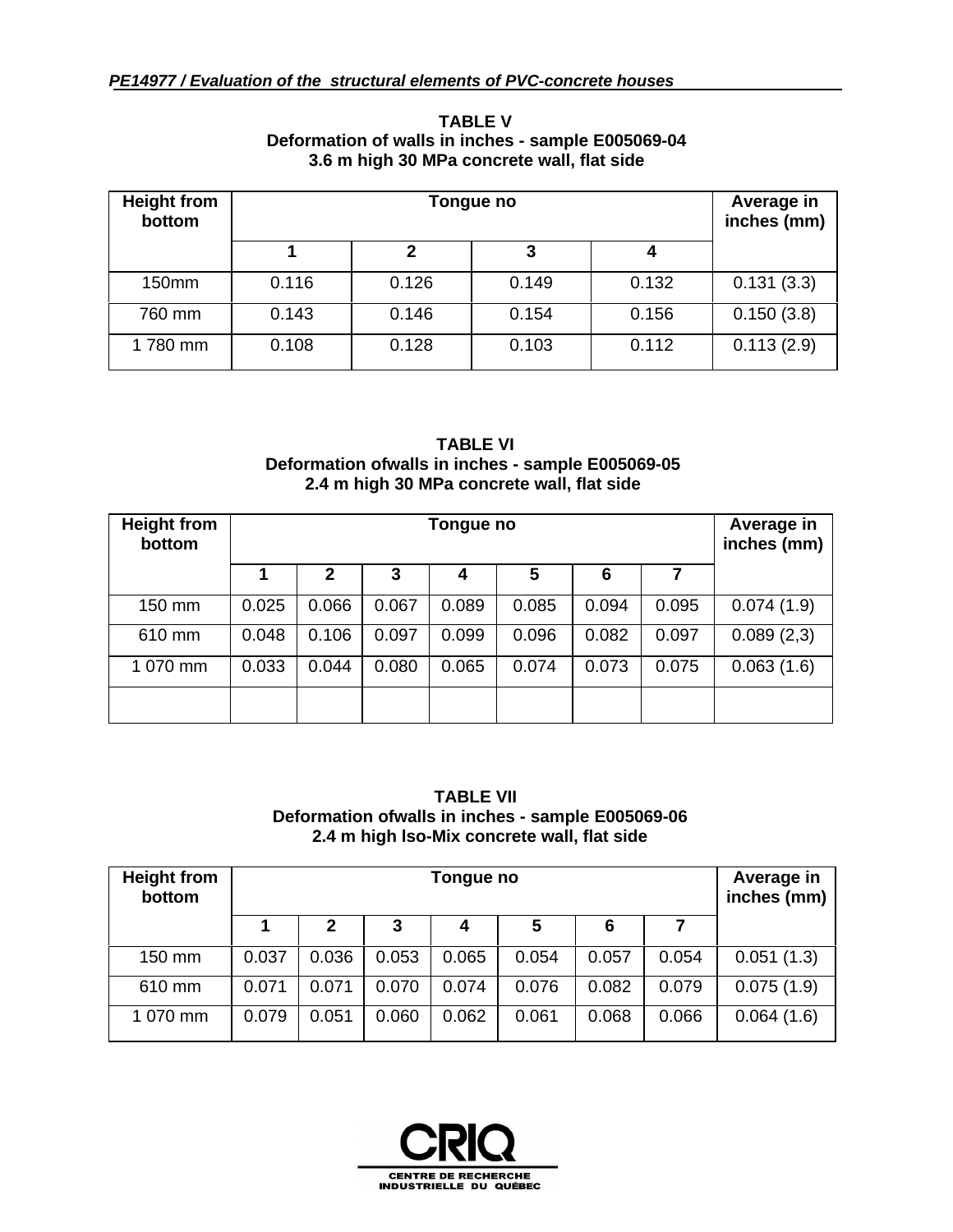#### **TABLE VIII Deformation ofwalls in inches -sample E005069-16 2.4 m high 30 MPa concrete wall, 2-mm thick tongue, flat side**

| <b>Height from bottom</b> | Tongue no 1   |     |  |  |
|---------------------------|---------------|-----|--|--|
|                           | <b>Inches</b> | mm  |  |  |
| 150 mm                    | 0.197         | 5.0 |  |  |
| 610 mm                    | 0.178         | 4.5 |  |  |
| 1 220 mm                  | 0.132         | 3.4 |  |  |

#### **TABLE IX Deformation of roof measured in inches- free end**

| Sample no                       | Cavity no (deflection in inches) | Average in<br>inches (mm) |       |       |             |
|---------------------------------|----------------------------------|---------------------------|-------|-------|-------------|
|                                 |                                  | $\mathcal{P}$             | 3     | 4     |             |
| E005069-01<br>Aerated concrete  | 0.000                            | 0.000                     | 0.000 | 0.043 | 0.011(0.27) |
| E005069-02<br>Standard concrete | 0.000                            | 0.021                     | 0.024 | 0.064 | 0.027(0.69) |
| E005069-03<br>Iso-Mix concrete  | 0.061                            | 0.031                     | 0.025 | 0.007 | 0.031(0.79) |